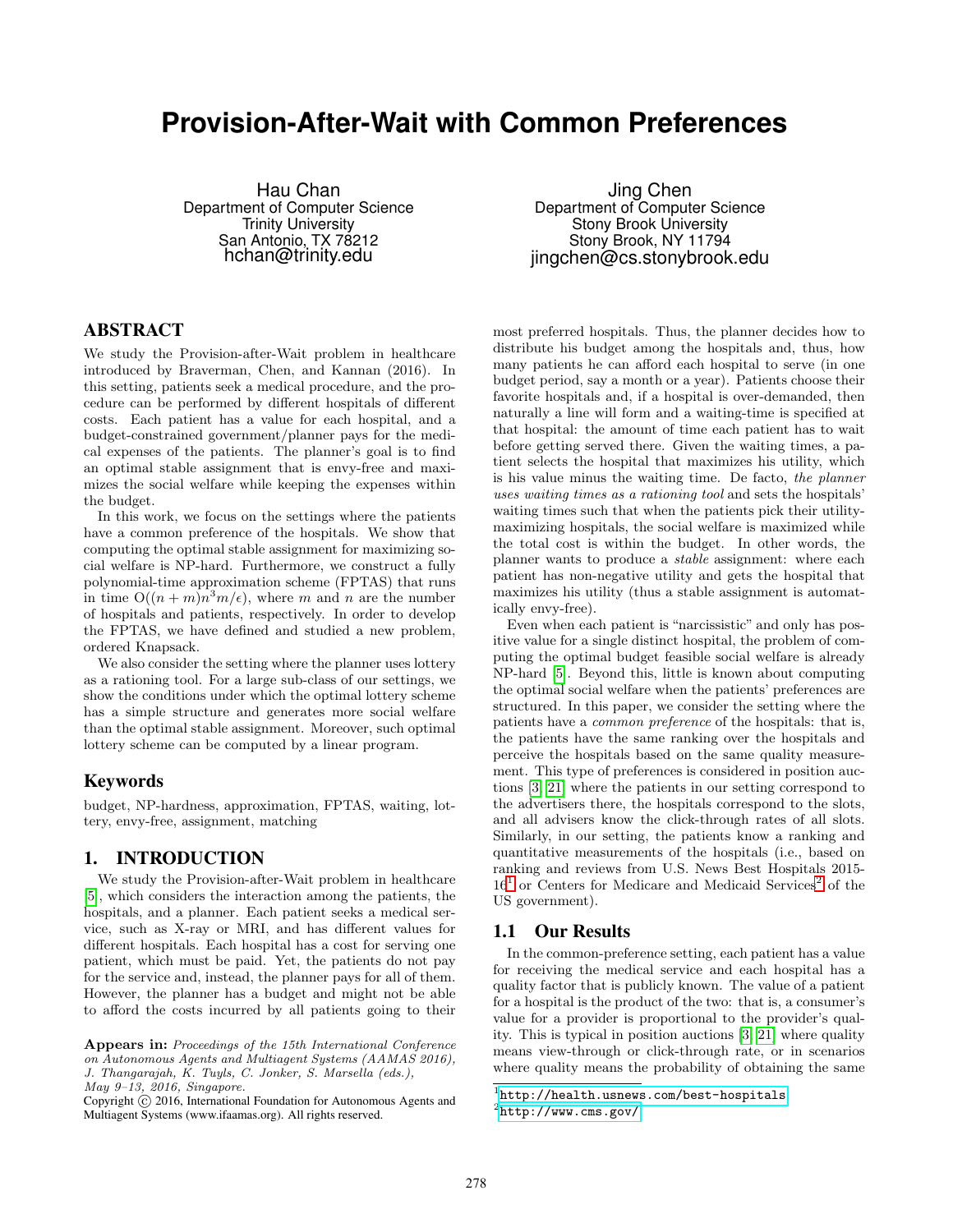resource [\[13,](#page-8-3) [15,](#page-8-4) [16\]](#page-8-5). In the Provision-after-Wait problem, a hospital's quality can be considered as a scale-down from a perfect hospital: the "star ratings" on the Internet for hospitals are illustrative examples for such measurements.

Our model and results for waiting times are formally presented in Sections [2](#page-2-0) and [3,](#page-3-0) and those for lotteries are in Section [4.](#page-5-0) Below we summarize our main results. Due to lack of space, most of the proofs are provided in the full version of the paper [\[9\]](#page-8-6).

#### Optimal Stable Assignments*.*

For computing an optimal stable assignment of the Provisionafter-Wait problem with common preference, we have the following two theorems.

THEOREM [1](#page-3-1) (restated). It is NP-hard to compute an optimal stable assignment.

Theorem [2](#page-4-0) (restated). There exists a fully polynomial-time approximation scheme (FPTAS) for the optimal stable assignment problem which, given any  $\epsilon > 0$ , runs in time  $O((n+m)n^3m/\epsilon)$ , where n and m are respectively the number of patients and hospitals.

To construct the desired FPTAS we introduce another problem, ordered Knapsack. Roughly speaking, this is a bounded Knapsack problem where the items' values are affected by the order in which the items are packed into the knapsack. We construct an FPTAS for this problem and show how to use it to approximate the optimal stable assignment. We believe that the ordered Knapsack problem itself is of independent interest and is worth further study. Detailed discussions on Theorems [1](#page-3-1) and [2](#page-4-0) are in Sections [3.1](#page-3-2) and [3.2,](#page-4-1) respectively. These results provide us a relatively complete understanding about the computation problem in our setting.

Moreover, it is worth pointing out that, our results are robust against small perturbations of the patients' valuations that may destroy the common-preference property: they remain true as long as the perturbed valuations keep a desired "ordering" among the patients. A more detailed discussion about this issue is in the full version.

#### Optimal Lottery Assignments*.*

In this part, we consider the patients as a continuous population instead of a discrete set, so that the solutions have a clean formula. Indeed, in the healthcare literature it is often assumed that there is a continuous population of patients, since in reality the number of patients is usually huge. By discretizing the patient space, similar results can be obtained for discrete settings.

Consider the patients as a continuous population represented by the interval  $[0, 1]$ . Their values for the medical service can be specified by a function  $v$  mapping each patient  $x \in [0, 1]$  to a non-negative real, such that the value of patient x at a hospital is  $v(x)$  times the hospital's quality. The function v is called the patients' valuation profile.<sup>[3](#page-1-0)</sup> We assume  $v$  to be increasing, which is without loss of generality, since we can reorder and rename the patients: we can also do this in the discrete case, so that the value of patient 1 is smaller than that of patient 2, etc. Moreover, some regularity assumptions about  $v$  are typically used to ease the discussion, such as piece-wise continuity (see Section [4\)](#page-5-0).

A lottery scheme is essentially a menu of randomized (hospital, waiting time) pairs for the patients to choose from, where the waiting times may or may not be non-zero. It is somewhat surprising that, given the extremely rich structures of the possible lottery schemes, for a large class of Provision-after-Wait problems, the optimal lottery scheme has a very simple form: that is, there is a single distribution from which all patients' hospitals are drawn, and no waiting time is imposed. We call such a lottery scheme a randomized assignment, and we have the following.

THEOREM [4](#page-6-0) (restated). For any  $v(x)$  such that  $(1-x)v'(x)$  is non-increasing, the optimal randomized assignment is optimal among all lottery schemes, including those with waiting times.

In Section [4.1](#page-6-1) we show that the optimal randomized assignment can be solved by a linear program, so does the optimal lottery scheme whenever the condition in Theorem [4](#page-6-0) holds. In particular, the condition holds when  $v(x)$  is concave, and for many other cases where it is neither concave nor convex, but does not increase "too fast". When the condition holds, the ratio between the social welfare of the optimal randomized assignment and that of the optimal stable assignment can be arbitrarily large. This condition is tight in the sense that, when it does not hold, there are cases where optimal stable assignments generate more social welfare: we provide examples in the full version.

Moreover, it is worth pointing out that, given a randomized assignment, we do not need to sample the patients' hospitals independently: our result holds as long as the marginal distribution for each patient is as specified by the assignment. Thus the optimal randomized assignment can be implemented so that the budget constraint is satisfied with probability 1 (see Section [4.2\)](#page-6-2).

Interestingly, the condition in Theorem [4](#page-6-0) has a very natural interpretation from another aspect. If we consider a single patient whose "type"  $x$  is drawn uniformly at random from [0, 1] and set his value to  $v(x)$ , then the condition in Theorem [4](#page-6-0) holds if and only if the distribution of the resulting value has monotone hazard rate (MHR). This immediately connects our result with lottery pricing schemes [\[10\]](#page-8-7) with a single buyer and multiple items, where optimal pricing schemes are studied when the distributions of the buyer's values have MHR. Indeed, besides being succinct, one benefit of consider a continuous population of patients is that it lets us see clearly the connection between our condition and MHR, which is typically studied for continuous distributions.

We further generalize our result to settings where the patients do not perceive the hospitals based on the same quality measurement but still have the same ranking for them. Here the randomized assignment may not be optimal among all lottery schemes, but we have the following.

THEOREM [5](#page-7-0) (restated). Under similar conditions as in Theorem [4,](#page-6-0) the optimal randomized assignment is better than the optimal stable assignment.

Theorem [5](#page-7-0) is formalized in Section [4.3.](#page-7-1) Moreover, when the conditions do not hold there are cases where optimal stable assignments do better.

In conclusion, we have studied the computation and the structure of the optimal Provision-after-Wait schemes when

<span id="page-1-0"></span><sup>&</sup>lt;sup>3</sup>We do not call  $v$  the valuation *function* because it applies to all patients, in which sense it corresponds to a valuation profile in the discrete case.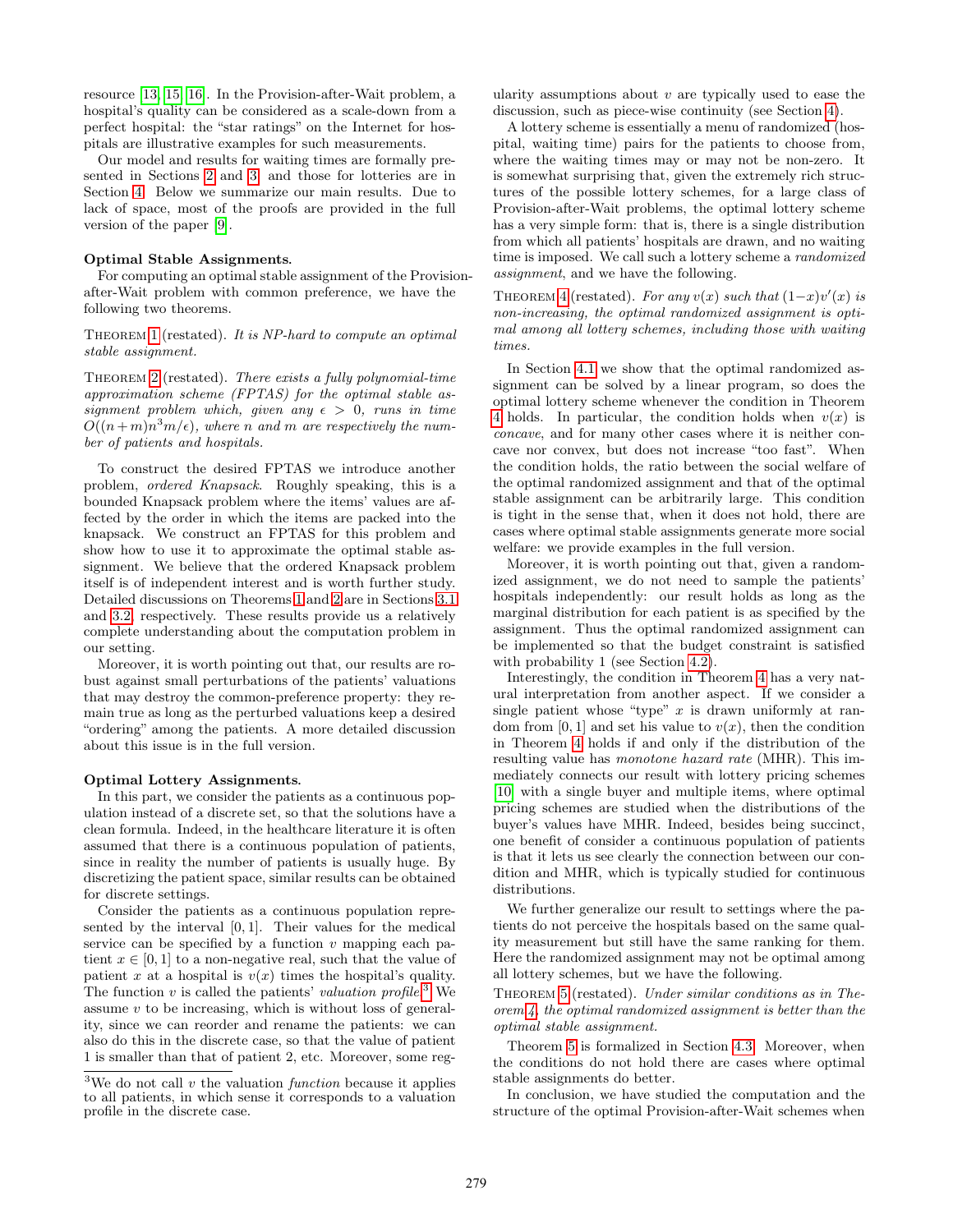waiting times and lotteries are used as rationing tools. Our results suggest that neither rationing tool is absolutely better than the other in terms of generating social welfare, and we have identified conditions that enable the comparison of their performances. A planner should choose an appropriate tool based on the patients' valuations as specified by Theorems [4](#page-6-0) and [5.](#page-7-0) Our results then allow the planner to compute/approximate the optimal allocations efficiently.

## 1.2 Related Work

The Provision-after-Wait problem was introduced in [\[5\]](#page-8-0). Since the authors allow arbitrary values of the patients for the hospitals, the NP-hardness for computing the optimal equilibrium there is much easier to show than ours. Also, in [\[5\]](#page-8-0) the authors study optimal lotteries when there are two hospitals. Since we allow any number of hospitals, our results on optimal lotteries and randomized allocations are more general.

In unit-demand pricing schemes,  $n$  items are to be sold to  $m$  buyers and each buyer only wants one of them. This is similar to our case: each patient needs to be assigned to one hospital. Envy-freeness is a widely adopted solution concept there, but the goal of pricing schemes is to maximize revenue. In [\[13,](#page-8-3) [16\]](#page-8-5), the authors study pricing problems where the buyers' valuations are similar to ours, and they characterize the optimal envy-free solutions for generating revenue [\[13,](#page-8-3) [16\]](#page-8-5) and total value [\[13\]](#page-8-3). Their characterizations are analogous to ours, but their goals are different and they do not further study the computation complexity of the optimal solutions. While most works on pricing schemes study deterministic optimal item-pricing [\[6,](#page-8-8) [10,](#page-8-7) [12,](#page-8-9) [14,](#page-8-10) [16\]](#page-8-5), a few consider lotteries [\[7,](#page-8-11) [11,](#page-8-12) [19,](#page-8-13) [20\]](#page-8-14) and show that they can generate more revenue than deterministic item-pricing in various cases. However, the structures of optimal lottery pricing schemes are far from being well understood.

Finally, one key difference we see between the Provisionafter-Wait model and the model of [\[17\]](#page-8-15), a classic study about matching, is that, in [\[17\]](#page-8-15) there is only one "currency", the salary (in particular, gross product is measured in the same unit as salary); while in our model there are two "currencies", money and time, and they are not exchangeable since patients do not care about money paid to the hospital.

## <span id="page-2-0"></span>2. THE MODEL

In the Provision-after-Wait problem  $[5]$ , there are n patients, indexed by  $[n] = \{1, 2, ..., n\}$ , and m hospitals, indexed by  $[m] = \{1, 2, ..., m\}$ . Each patient wants a single medical service, which can be provided by any one of the hospitals. For each hospital  $j \in [m]$ , there is a cost  $c_j \in \mathbb{Z}^+$ for serving one patient.<sup>[4](#page-2-1)</sup> Moreover, each patient  $i \in [n]$  has a value  $v_{ij} \in \mathbb{Z}^+$  for receiving the service in hospital  $j \in [m]$ . As mentioned earlier, the patients do not pay for the service. Instead, the planner (e.g., government) pays for everybody's service through some funding program (e.g., the Patient Protection and Affordable Care Act in United States—that is, Obamacare). The planner has a *budget*  $B \in \mathbb{Z}^+$  that limits the total amount that he can spend. To ensure the planner does not spend more than the budget (and while ensuring free-choice of the patients), the planner determines the waiting time  $w_i$  for each hospital  $j \in [m]$ . The planner's goal is to produce a solution that maximizes social welfare.

It is worth pointing out that, although in the model it is the planner who decides the waiting times, it has been shown in [\[5\]](#page-8-0) that waiting times derive endogenously from the budget constraint and the dynamics between patients and hospitals: the planner only needs to decide each hospital's supply given the budget, and the demand and supply together determine waiting times and social welfare. If a hospital is over-demanded and there is no budget to increase its supply, then its waiting time increases in the dynamics.

#### *Solution Concept.*

A solution to the Provision-after-Wait problem is called an assignment. An assignment A consists of an assignment function  $a : [n] \rightarrow [m]$  and a waiting vector  $w =$  $(w_1, \ldots, w_m)$  where  $w_i \geq 0$  for each  $j \in [m]:$   $a(i)$  is the hospital to whom patient i is assigned and  $w_i$  is the waiting time for any patient assigned to hospital  $i$ . The total cost of A is  $C(A) = \sum_{i \in [n]} c_{a(i)}$ . The planner has a budget  $B \geq 0$ , and A is budget-feasible if  $C(A) \leq B$ . Given A, each patient *i*'s *utility* is  $v_{ia(i)} - w_{a(i)}$ ,<sup>[5](#page-2-2)</sup> and the *social welfare* of A is  $SW(A) = \sum_{i \in [n]} v_{ia(i)} - w_{a(i)}$ .

An assignment A is *stable* if for any patient i, (1)  $v_{ia(i)}$  –  $w_{a(i)} \geq 0$  and (2) for any hospital j,  $v_{ia(i)} - w_{a(i)} \geq v_{ii}$  $w_i$ . Notice that we could have allowed different patients to have different waiting times at the same hospital. However, an assignment is *envy-free* if for any patients  $i$  and  $i'$ ,  $v_{ia(i)} - w_{a(i)} \ge v_{ia(i')} - w_{a(i')}$ . Thus envy-freeness automatically implies that patients assigned to the same hospital have the same waiting time, and our model is without any loss of generality. We are interested in mechanisms that, given the patients' values, output assignments that are stable and budget-feasible, and maximize the social welfare.

DEFINITION 1. A stable assignment A is optimal if  $A \in$  $\operatorname{argmax}_{A'}$  is stable and budget-feasible  $SW(A').$ 

Without loss of generality we assume  $nc_{max} > B$  and  $nc_{min} \leq B$ , where  $c_{max}$  and  $c_{min}$  are the maximum and the minimum costs of the hospitals, respectively. Moreover, it is often useful to consider optimal stable assignments with respect to a particular assignment function, as follows.

<span id="page-2-3"></span>DEFINITION 2. For any assignment function  $a$ ,  $a$  stable assignment  $A = (a, w)$  is optimal with respect to a if  $A \in$  $\operatorname{argmax}_{A'=(a,w')}$  and  $A'$  is stable  $SW(A')$ .

Note that budget-feasibility is not required in Definition [2:](#page-2-3) the cost of all such assignments is solely decided by  $a$ , thus either all of them are budget-feasible or none is.

## *Common Preference.*

In the general Provision-after-Wait problem, the patients' values for the hospitals can be arbitrary. For the special class of "narcissistic" valuations where each patient  $i \in [n]$ 

<span id="page-2-1"></span><sup>&</sup>lt;sup>4</sup>That is, one hospital provides the same service to all patients, while different hospitals may provide different services. For example, one "hospital" may actually represent X-ray services and another one may represent MRI services.

<span id="page-2-2"></span> $^{5}$  Utilities are quasi-linear in waiting time because we measure patients' valuations as "willingness to wait", in parallel with "willingness to pay" in auctions, where utilities are quasi-linear in price. The planner doesn't need to intentionally delay care to preserve fairness: as mentioned previously, the desired waiting times will appear endogenously from the dynamics between hospitals and patients.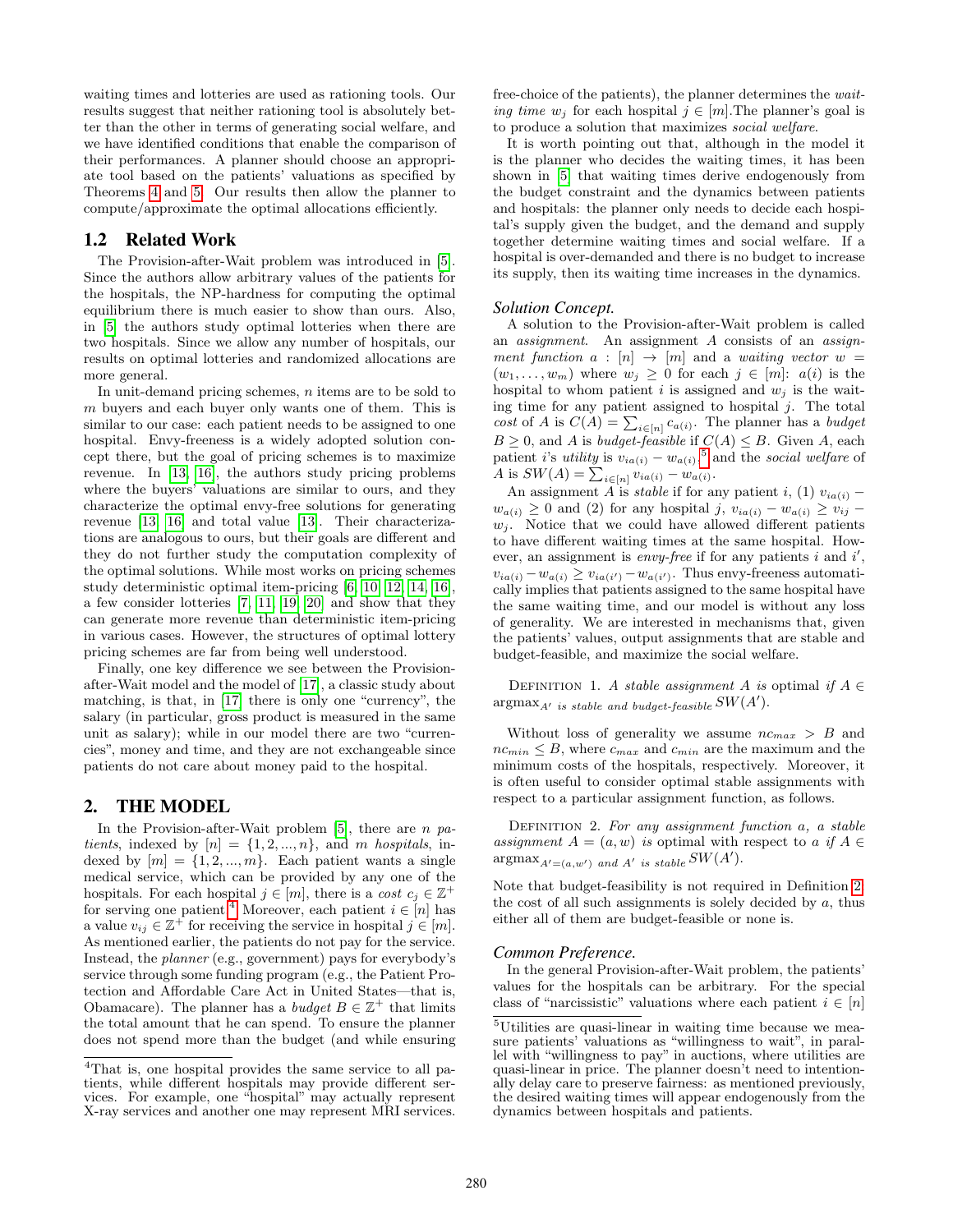has a value  $v_{ij} > 0$  for  $j = i$  and  $v_{ij} = 0$  for all  $j \neq i$ , the problem of computing an optimal stable assignment is already NP-hard [\[5\]](#page-8-0). Beyond this result, little is known for the computational complexity of the problem.

Here, we consider a different class of valuations where the patients have a common preference over the hospitals. In particular, for each hospital  $j \in [m]$ , there is a quality factor  $q_j \in \mathbb{Z}^+$  that is publicly known. Without loss of generality, we can rename the hospitals such that  $q_1 \geq q_2 \geq ... \geq q_m$ . For each patient  $i \in [n]$ , there is a value  $v_i \in \mathbb{Z}^+$  specifies i's happiness for getting the medical service. For each patient  $i \in [n]$  and hospital  $j \in [m]$ , is value for hospital j is  $v_{ij} = v_i q_j$ . Thus,  $v_{i1} \ge v_{i2} \ge ... \ge v_{im}$  for all patients  $i \in [n]$ . The setting where a consumer's value for a provider is proportional to its value and the provider's quality has been explored in other context under different economic incentive settings [\[2,](#page-8-16) [13,](#page-8-3) [15,](#page-8-4) [16,](#page-8-5) [21\]](#page-8-2). We will consider this type of valuations throughout the paper and we will explicitly represent the value  $v_{ij}$  as  $v_i q_j$  for clarity.

## <span id="page-3-0"></span>3. OPTIMAL STABLE ASSIGNMENTS

In this section, we show that (1) computing an optimal stable assignment is NP-hard; and (2) there is a fully polynomial time approximation scheme (FPTAS) that returns an assignment with social welfare  $\epsilon$ -close to the optimum.

## <span id="page-3-2"></span>3.1 Finding Optimal Stable Assignments

In this and next sections, without loss of generality we rename the patients and the hospitals so that

<span id="page-3-6"></span>
$$
v_1 \ge v_2 \ge \dots \ge v_n \quad \text{and} \quad q_1 \ge q_2 \ge \dots \ge q_m. \quad (1)
$$

<span id="page-3-1"></span>Theorem 1. It is NP-hard to compute an optimal stable assignment.

To prove Theorem [1,](#page-3-1) we first characterize the social welfare of optimal stable assignments. Our approach is similar to that in [\[13,](#page-8-3) [16\]](#page-8-5), but the formulas are different. Indeed, their goals were to maximize the total payment and/or the total value in the context of revenue maximization. In particular, our Definition [4](#page-3-3) and Lemma [3](#page-3-4) are equivalent to Lemma 2.1 in [\[13\]](#page-8-3), but the remaining parts are new. In this section, we only state our key lemmas and we refer the readers to the full version [\[9\]](#page-8-6) for a detailed analysis.

DEFINITION 3. An assignment function  $a$  is ordered if  $a(1) \leq a(2) \leq \cdots \leq a(n).$ 

Lemma [1](#page-3-5) shows that it is sufficient to consider stable assignments  $A = (a, w)$  with a ordered.

<span id="page-3-5"></span>LEMMA 1. Given any stable assignment  $A = (a, w)$ , in polynomial time it can be modified so that: a beomes ordered, A is still stable, and the total cost and the utility of each patient remain the same.

<span id="page-3-3"></span>Therefore, for any stable assignment  $A = (a, w)$  with a ordered, we can deduce that  $q_{a(1)} \geq q_{a(2)} \geq \cdots \geq q_{a(n)}$  and  $w_{a(1)} \geq w_{a(2)} \geq \cdots \geq w_{a(n)}$ . In other words, patients with higher values are assigned to hospitals with higher quality, and hospitals with higher quality have higher waiting times than those with lower quality: indeed, if hospital  $i$  has higher quality than hospital  $j$ , but lower waiting time, then patients assigned to  $j$  want to deviate to  $i$ , since it gives them higher utilities.

DEFINITION 4. For any ordered assignment function  $a$ , an assignment  $A = (a, w)$  is tight at a if for any  $i < n$ 

$$
w_{a(n)} = 0
$$
 and  $w_{a(i)} = (q_{a(i)} - q_{a(i+1)})v_{i+1} + w_{a(i+1)}$ .

Notice that, by the inequality on  $q_{a(i)}$ 's, the  $w_{a(i)}$ 's in Definition [4](#page-3-3) are all non-negative. Also notice that, being tight at a implies that for any  $i \langle n, v_{i+1}q_{a(i+1)} - w_{a(i+1)} \rangle =$  $v_{i+1}q_{a(i)} - w_{a(i)}$ . That is, patient  $i+1$  is indifferent between his utility at  $a(i + 1)$  and that at  $a(i)$ .

The following lemmas show that we only need to consider assignment A that is tight at a.

<span id="page-3-8"></span>Lemma 2. For any ordered assignment function a, let  $A = (a, w)$  be an assignment such that A is tight at a and  $w_j = v_1q_1$  for any  $j \notin a({1, \ldots, n})$ . Then A is stable.

<span id="page-3-4"></span>Lemma 3. For any ordered assignment function a and any stable assignment  $A = (a, w)$ , A is optimal with respect to a if and only if it is tight at a.

The following lemma shows that the social welfare of any stable assignment optimal with respect to a can be explicitly calculated from the patients' values and the hospitals' qualities.

<span id="page-3-7"></span>Lemma 4. For any ordered assignment function a and any stable assignment  $A = (a, w)$  optimal with respect to  $a, SW(A) = \sum_{i \leq n} i \cdot q_{a(i)} \cdot (v_i - v_{i+1}) + n \cdot q_{a(n)} \cdot v_n.$ 

Given the above lemmas, we now present the proof of Theorem [1.](#page-3-1)

PROOF OF THEOREM [1.](#page-3-1) Consider the decision version of the Provision-after-Wait problem:  $DPaW = \{(q_1, \ldots, q_m,$  $c_1, \ldots, c_m, v_1, \ldots, v_n, B, V$  : there exists a stable budget feasible assignment A such that  $SW(A) \geq V$ .

It is clear that if one can find an optimal stable assignment for every instance of the Provision-after-Wait problem then one can decide  $DPaW$ . We shall show that  $DPaW$  is NP-complete by a reduction from the Subset-Sum problem:  $SubsetSum = \{(s_1, \ldots, s_n, T) : \text{there exists } S \subseteq [n] \text{ such}$ that  $\sum_{i \in S} s_i = T$ . Given an instance  $\alpha = (s_1, \ldots, s_n, T)$  of Subset $\widetilde{Sum}$ , we assume without loss of generality that  $s_1 \geq$  $s_2 \geq \cdots \geq s_n$ , and construct an instance  $\gamma = (q_1, \ldots, q_m,$  $c_1, \ldots, c_m, v_1, \ldots, v_n, B, V$  of  $DPaW$  as follows. Notice that we use the same symbol for both a variable and its binary representation, and the 1st bit refers to the rightmost bit.

- There are  $m = 2n$  hospitals and n patients.
- For each  $i \in [n]$ ,  $q_i = c_i = s_i \cdot 2^{n(\lceil \log n \rceil + 1)} + 2^{(n-i)(\lceil \log n \rceil + 1)}$ :  $q_i$  and  $c_i$  are obtained by appending  $n(\lceil \log n \rceil + 1)$  bits of 0's to the right of the binary representation of  $s_i$ , and then setting the  $(n-i)(\lceil \log n \rceil + 1) + 1$ st bit to 1.
- For each  $i \in [n]$ ,  $q_{n+i} = c_{n+i} = 2^{(n-i)(\lceil \log n \rceil + 1)}$ . That is,  $q_{n+i}$  and  $c_{n+i}$  consist of one bit of 1 followed by  $(n-i)(\lceil \log n \rceil + 1)$  bits of 0's. Notice that the unique bit of 1 in  $q_{n+i}$  and  $c_{n+i}$  is aligned with the unique bit of 1 after  $s_i$  in  $q_i$  and  $c_i$ .
- $B = V = T \cdot 2^{n(\lceil \log n \rceil + 1)} + \sum_{i \in [n]} 2^{(n-i)(\lceil \log n \rceil + 1)}.$ That is, B and V are obtained by appending  $n(\lceil \log n \rceil + \ldots)$ 1) bits of 0's to the right of the binary representation of T, and then set the  $(n-i)(\lceil \log n \rceil + 1) + 1$ st bit to 1 for each  $i \in [n]$ .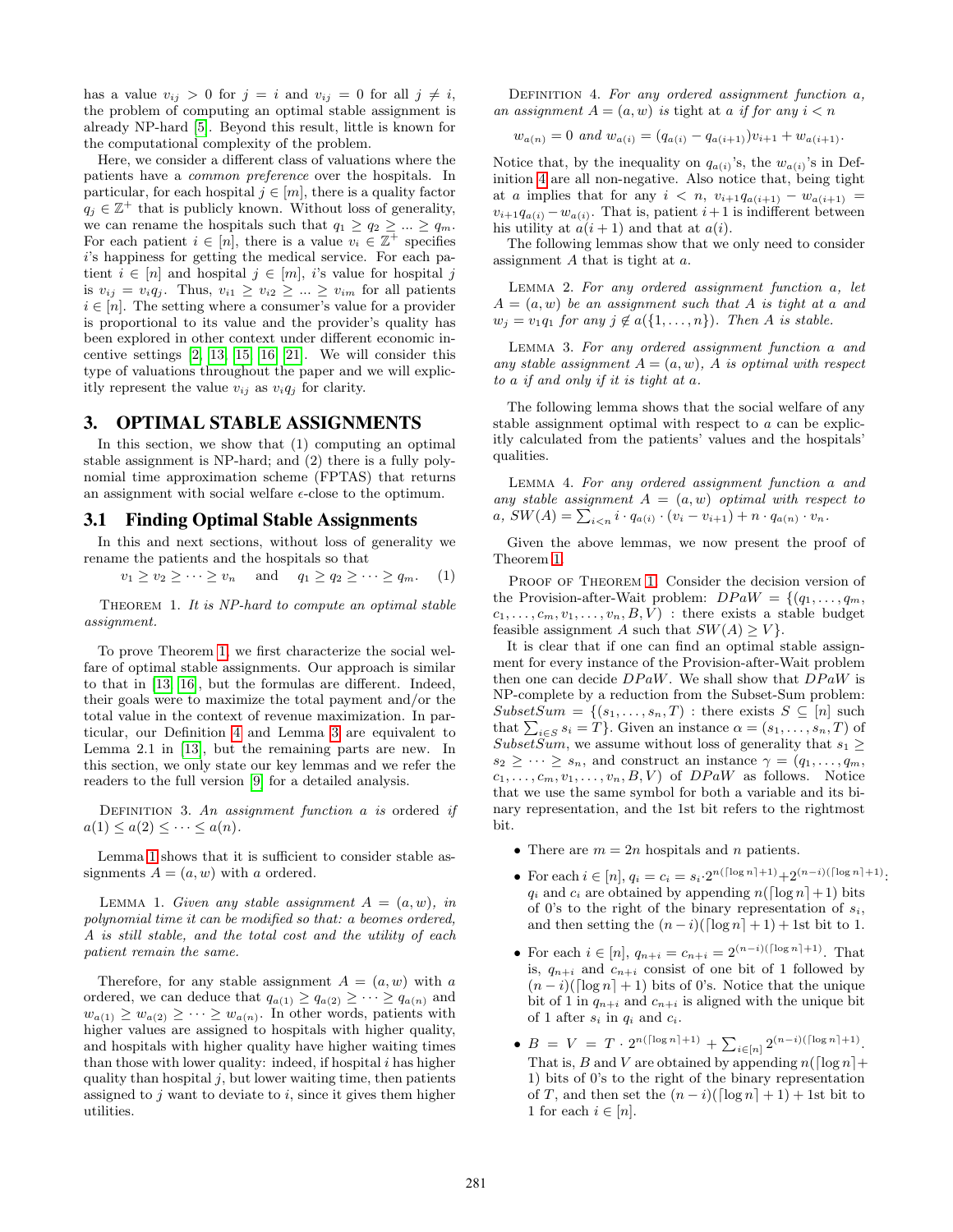• For each  $i \in [n], v_i = \sum_{k=i}^n \frac{1}{k}$ .

It is easy to see that the construction takes polynomial time and that  $\gamma$  satisfies Inequality [1.](#page-3-6) We have the following two lemmas.

<span id="page-4-3"></span>LEMMA 5.  $\gamma \in DPaW \Rightarrow \alpha \in SubsetSum$ .

PROOF. Let  $A = (a, w)$  be an optimal stable assignment of  $\gamma$ . By definition, A is optimal with respect to a. By Lemma [1](#page-3-5) we assume without loss of generality that  $a$  is ordered. Thus by Lemma [4](#page-3-7) we have  $SW(A) = \sum_{i \leq n} i \cdot q_{a(i)}$ .  $(v_i - v_{i+1}) + n \cdot q_{a(n)} \cdot v_n = \sum_{i \le n} i \cdot q_{a(i)} \cdot \frac{1}{i} + n \cdot q_{a(n)} \cdot \frac{1}{n} = \sum_{i \in [n]} q_{a(i)}$ . Since  $q_j = c_j$  for any  $j \in [m]$  and since A is budget feasible,  $SW(A) = \sum_{i \in [n]} c_{a(i)} = C(A) \leq B = V$ . Since  $\gamma \in DPaW$ , we have  $SW(A) \geq V$  and thus  $SW(A) =$ V. In particular, for any  $j \in [n]$ ,  $SW(A)$  has a 1 at the  $(n - j)(\lceil \log n \rceil + 1) + 1$ st bit preceded by  $\lceil \log n \rceil$  bits of 0's. We now show that for any  $j \in [n]$ ,

<span id="page-4-2"></span>
$$
|\{i \in [n] : a(i) \in \{j, n+j\}\}| = 1,
$$
\n(2)

that is, there is exactly one patient assigned to either hospital j or hospital  $n + j$ .

To see why Equation [2](#page-4-2) is true, notice that for any  $k \in [n]$ there are  $\lceil \log n \rceil$  bits of 0's between the  $(n-k+1)(\lceil \log n \rceil +$ 1)+1st bit and the  $(n-k)(\lceil \log n \rceil+1)+1$ st bit in the binary representation of any  $q_j$ . Since there are n patients, there is no carry to the  $(n - k + 1)(\lceil \log n \rceil + 1) + 1$ st bit when computing  $SW(A)$ . Further notice that the only hospitals whose qualities contribute a 1 to the  $(n-j)(\lceil \log n \rceil+1)+1$ st bit of  $SW(A)$  are hospitals j and  $n + j$ .

If more than one patients are assigned to either j or  $n+j$ . then the  $\lceil \log n \rceil$  bits preceding the  $(n-i)(\lceil \log n \rceil+1)+1$ st bit of  $SW(A)$  cannot be all 0's, and  $SW(A) \neq V$ . If no patient is assigned to either j or  $n + j$ , then the  $(n - j)(\lceil \log n \rceil +$ 1)+1st bit of  $SW(A)$  cannot be a 1, and again  $SW(A) \neq V$ . Thus there must be exactly one patient assigned to either hospital j or hospital  $n + j$ , and Equation [2](#page-4-2) holds.

By Equation [2,](#page-4-2) the two sets  $S = \{j \in [n] : j \in a(\{1, ..., n\})\}\$ and  $S' = \{j \in [n] : n + j \in a(\{1, \ldots, n\})\}$  form a partition of [n], and  $SW(A) = \sum_{i \in [n]} q_{a(i)} = \sum_{j \in S} q_j + \sum_{j \in S'} q_{n+j} =$  $\sum_{j \in S} s_j \cdot 2^{n(\lceil \log n \rceil + 1)} + \sum_{j \in [n]} 2^{(n-j)(\lceil \log n \rceil + 1)}$ . Since  $SW(A)$  $V = T \cdot 2^{n(\lceil \log n \rceil + 1)} + \sum_{i \in [n]} 2^{(n-i)(\lceil \log n \rceil + 1)},$  we have  $\sum_{j \in S} s_j =$ T. Thus  $\alpha \in SubsetSum$  and Lemma [5](#page-4-3) holds.

<span id="page-4-4"></span>LEMMA 6.  $\alpha \in SubsetSum \Rightarrow \gamma \in DPaW$ .

PROOF. Since  $\alpha \in SubsetSum$ , there exists  $S \subseteq [n]$  such that  $\sum_{i \in S} s_i = T$ . Let  $k = |S|$  and  $S = \{j_1, \ldots, j_k\}$ , with  $j_1 \leq j_2 \leq \cdots \leq j_k$ . Further, let  $S' = [n] \backslash S = \{j_{k+1}, \ldots, j_n\},$ with  $j_{k+1} \leq j_{k+2} \leq \cdots \leq j_n$ . We construct an assignment  $A = (a, w)$  as follows.

- $a(i) = j_i$  for any  $i \leq k$ , and  $a(i) = n + j_i$  for any  $i \geq k+1$ .
- $w_{a(n)} = 0$ ,  $w_{a(i)} = (q_{a(i)} q_{a(i+1)})v_{i+1} + w_{a(i+1)}$  for any  $i < n$ , and  $w_j = v_1 q_1$  for any  $j \notin a({1, ..., n}).$

Notice that  $a(1) \leq a(2) \leq \cdots \leq a(n) = n + j_n \leq m$ . Thus  $a$  is a well defined function from  $\left[n\right]$  to  $\left[m\right]$  and is ordered. Also notice that  $A$  is tight at  $a$ .

The cost of A is  $C(A) = \sum_{i \in [n]} c_{a(i)} = \sum_{i \leq k} c_{j_i}$  $+\sum_{i\geq k+1}c_{n+j_i}=T\cdot2^{n(\lceil\log n\rceil+1)}+\sum_{j\in[n]}2^{(n-j)(\lceil\log n\rceil+1)}=$ 

B. Thus A is budget feasible.

Since  $A$  is tight at  $a$ , by Lemma [2,](#page-3-8)  $A$  is stable. By Lemma [3,](#page-3-4) A is optimal with respect to a. Thus  $SW(A) = \sum_{i=1}^{n-1} i$ .  $q_{a(i)} \cdot (v_i - v_{i+1}) + n \cdot q_{a(n)} \cdot v_n = \sum_{i=1}^{n-1} i \cdot q_{a(i)} \cdot \frac{1}{i} + n \cdot q_{a(n)} \cdot \frac{1}{n} = \sum_{i \in [n]} q_{a(i)} = \sum_{i \in [n]} c_{a(i)} = C(A) = B = V$ . Therefore A is a stable budget feasible assignment with  $SW(A) \geq V$ . Accordingly,  $\gamma \in DPaW$  and Lemma [6](#page-4-4) holds.  $\square$ 

By Lemmas [5](#page-4-3) and [6,](#page-4-4)  $\alpha \in SubsetSum$  if and only if  $\gamma \in$  $DPaW$ . Thus,  $DPaW$  is NP-complete and Theorem [1](#page-3-1) holds.

#### <span id="page-4-1"></span>3.2 An FPTAS for Optimal Stable Assignments

Next, we show that there is an efficient algorithm that produces a stable assignment with social welfare arbitrarily close to the optimum. Letting  $A^{opt}$  be an optimal stable assignment, we have the following.

<span id="page-4-0"></span>THEOREM 2. There exists an algorithm for the Provisionafter-Wait problem such that, given any  $\epsilon > 0$ , it runs in time  $O((n+m)n^3m/\epsilon)$  and outputs a stable budget feasible assignment  $A = (a, w)$  such that  $SW(A) \geq (1 - \epsilon)SW(A^{opt}).$ 

The complete proof of Theorem [2](#page-4-0) is in the full version of the paper [\[9\]](#page-8-6). Below, we describe the general ideas. Notice that by Lemma [4,](#page-3-7) for any ordered assignment function a we can define the *social welfare of a*,  $SW(a)$ , to be the social welfare of stable assignments optimal with respect to a. That is,  $SW(a) = \sum_{i \leq n} i \cdot q_{a(i)} \cdot (v_i - v_{i+1}) +$  $n \cdot q_{a(n)} \cdot v_n$ . An assignment function a is *budget feasible* if  $C(a) = \sum_{i \in [n]} c_{a(i)} \leq B.$ 

DEFINITION 5. An ordered assignment function  $a$  is optimal if  $a \in \text{argmax}$  $a'$ is ordered and budget feasible  $SW(a').$ 

Given an ordered assignment function a, by Lemmas [2](#page-3-8) and [3,](#page-3-4) we can construct, in time  $O(m + n)$ , a stable assignment  $A$  optimal with respect to  $a$ : that is, the assignment defined in Lemma [2.](#page-3-8) If  $a$  is optimal, then  $A$  is an optimal stable assignment. Thus, to prove Theorem [2](#page-4-0) it suffices to approximate the optimal ordered assignment function.

Notice that if there exists a hospital j such that  $c_i$  <  $c_{i+1}$ , then for any ordered assignment function a and for all patients assigned to hospital  $j + 1$ , by reassigning them to j we get another ordered assignment a' such that  $C(a') \leq$  $C(a)$  and  $SW(a') \geq SW(a)$ . Accordingly, we can further focus on ordered assignment functions that do not assign any patient to  $j + 1$ . That is, we can assume without loss of generality that  $c_1 \geq c_2 \geq \cdots \geq c_m$ . Below we define a more general problem and construct an FPTAS for it, which will give us an FPTAS for the optimal ordered assignment function.

## 3.3 The Ordered Knapsack Problem

DEFINITION 6. The ordered Knapsack problem has m items, n players, and a budget B. Each item j has n copies, with cost  $c_j$  each. Each player i has value  $u_{ij}$  for item j. We have  $c_1 \geq c_2 \geq \cdots \geq c_m$ ,  $u_{i1} \geq u_{i2} \geq \cdots \geq u_{im}$  for each  $i \in [n]$ , and  $nc_m \leq B < nc_1$ . An assignment is a function  $a : [n] \rightarrow [m]$  such that  $a(1) \leq a(2) \leq \cdots \leq a(n)$ . The social welfare of a is  $SW(a) = \sum_{i \in [n]} u_{ia(i)}$ , and the cost is  $C(a) = \sum_{i \in [n]} c_{a(i)}$ . The goal is to find an assignment with cost no larger than B and the maximum social welfare.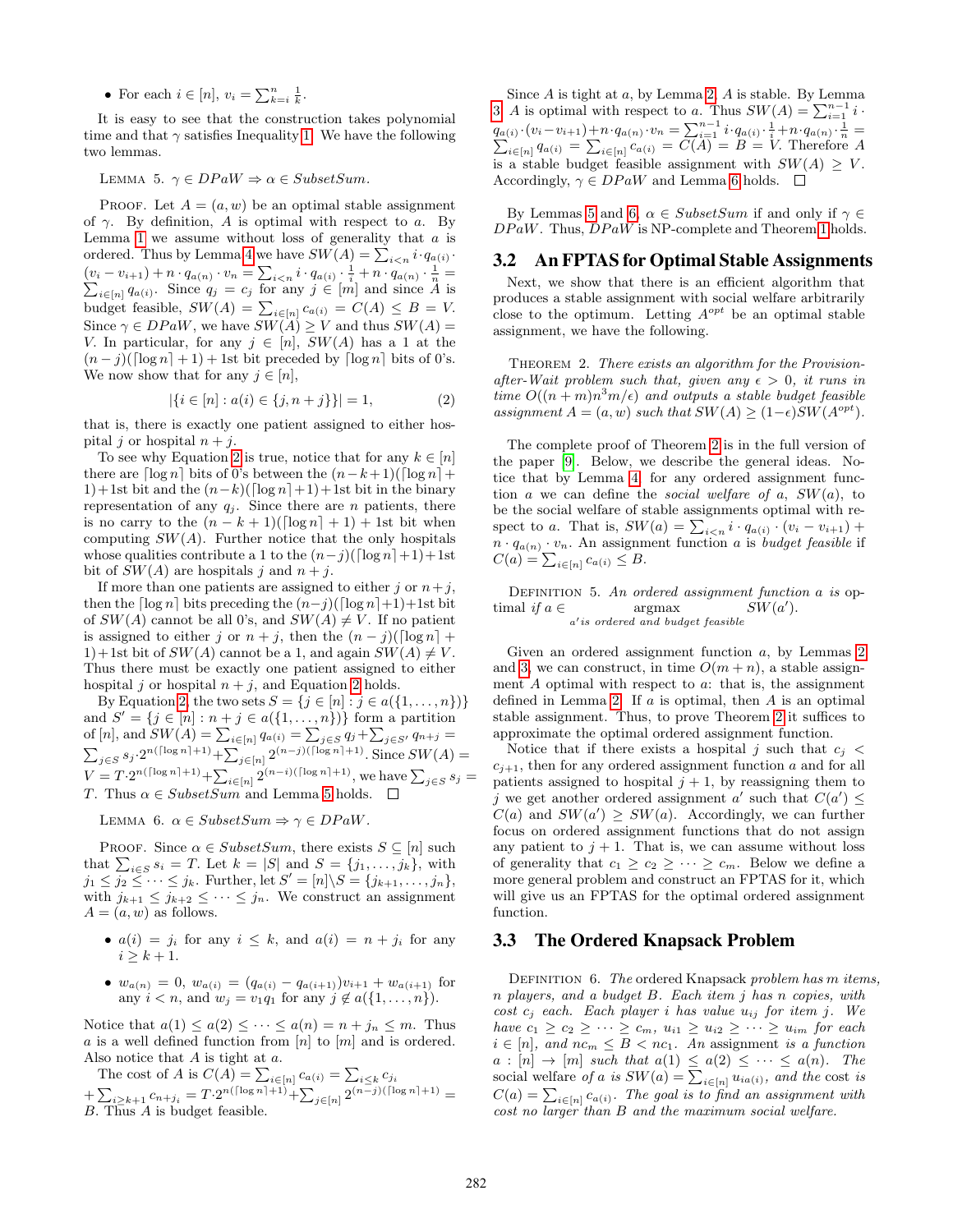Intuitively, the ordered-Knapsack problem has a knapsack where the order of the items packed in it affects their values —the "players" can be considered as ordered slots in the knapsack.<sup>[6](#page-5-1)</sup> We can reduce the problem of the optimal ordered assignment function to the ordered Knapsack problem by taking, for any  $j \in [m]$ ,  $u_{ij} = iq_j(v_i - v_{i+1})$  for any  $i <$ n and  $u_{ni} = nq_i v_n$ . Any assignment of the resulting ordered Knapsack problem is an ordered assignment function of the original Provision-after-Wait problem, with the same cost and the same social welfare. Thus, letting  $a^{opt}$  be the optimal assignment for the ordered Knapsack problem, to prove Theorem [2](#page-4-0) it suffices to construct an FPTAS for  $a^{opt}$ .

<span id="page-5-2"></span>Theorem 3. There exists an algorithm for the ordered Knapsack problem such that, given any  $\epsilon > 0$ , it runs in time  $O((n + m)n^3m/\epsilon)$  and outputs an assignment a with  $C(a) \leq B$  and  $SW(a) \geq (1 - \epsilon)SW(a^{opt}).$ 

PROOF OF THEOREM [3](#page-5-2) (SKETCH). We first construct a dynamic program that computes the optimal assignment in pseudo-polynomial time, and then run it on properly scaled inputs to get the desired FPTAS. We refer the readers to the full version of the paper [\[9\]](#page-8-6) for the complete proof, and here we only provide the objective function for our dynamic program. (We are abusing the notation  $C$  a bit, but it always represents the cost that we want to measure.)

For any assignment a and player i, let  $SW(a, i) = \sum_{i'=i}^{n} u_{i'a(i')}$ be the contribution of players  $i, \ldots, n$  to  $SW(a)$ . For any  $i \in [n], j \in [m],$  and  $s \in \{0, 1, ..., nV\}$ , we are interested in the minimum cost, denoted by  $C(i)(j)(s)$ , needed for players  $i, \ldots, n$  to make contribution s to the social welfare, when player  $i$  is assigned to item  $j$ . More precisely, let  $SW(i, j) = \sum_{i'=i}^{n} u_{i'j}$  be the contribution of players  $i, \ldots, n$  when they are all assigned to j. If  $SW(i, j) \geq s$  then  $C(i)(j)(s) = c_j + \min_{a:j = a(i) \leq \cdots \leq a(n), SW(a,i) \geq s} \sum_{i' > i} c_{a(i')}$ and  $C(i)(j)(s) = +\infty$  otherwise. Notice that  $C(i)(j)(s) =$  $+\infty$  means it is impossible for players  $i, \ldots, n$  to make contribution s to the social welfare even if all of them are assigned to  $j$ , and thus impossible to make such contribution at j and items after j. In practice,  $+\infty$  can be replaced by  $B + 1$  (or any number larger than B and of polynomial length). Moreover, we observe that (a) for any optimal assignment a,  $SW(a) = \max\{s : \min_{j \in [m]} C(1)(j)(s) \leq B\};$ and (b)  $C(n)(j)(s) = c_j$  for any  $j \in [m]$  and  $s \leq u_{nj}$ ,  $C(i)(j)(0) = c_j + (n - i)c_m$  for any  $i < n$  and  $j \in [m]$ , and for any  $i < n, j \in [m]$  and  $0 < s \leq SW(i, j)$ ,

$$
C(i)(j)(s) = c_j + \min_{j' \ge j} C(i+1)(j')(\max\{s-u_{ij},0\}).
$$

Finally,  $C(i)(j)(s) = +\infty$  in all other cases. The dynamic program thus computes the function C and the optimal assignment a.  $\square$ 

REMARK 1. In fact, we can construct a pseudo-polynomial time dynamic program directly for the Provision-after-Wait problem. Then one may try to scale down the hospitals' qualities  $q_i$  and patients' values  $v_i$  separately and apply the dynamic program on the scaled inputs. However, when scaling everything back, the errors in the social welfare will accumulate multiplicatively, due to the terms  $iq_{a(i)}(v_i - v_{i+1})$ . Thus the desired approximation ratio cannot be guaranteed. The idea is to scale down each  $iq_i(v_i - v_{i+1})$  as a whole, but the resulted parameters may not lead to a well defined Provisionafter-Wait problem with qualities and values—that is where the ordered Knapsack problem comes into play.

## <span id="page-5-0"></span>4. ASSIGNMENTS USING LOTTERIES

If no randomness is allowed, the optimal stable assignment is our best rationing tool. However, if the planner can ask the patients to enter lotteries, the space of possible mechanisms becomes much larger and better social welfare can be obtained. In this section, we first characterize the structure of the optimal lotteries for a large sub-class of the Provisionafter-Wait problem. Furthermore, for a class of valuations more general than what we currently consider, we characterize the conditions under which a particular lottery achieves more social welfare than the optimal stable assignment.

Although our results apply to the discrete case of  $n$  patients, they are more succinct to state for a continuous population of patients. Thus, we let the patients be indexed by the interval [0, 1], and use the valuation function  $v(x)$ to specify the value of each patient x. We assume  $v(x)$  is strictly increasing and twice differentiable, so that the integrations and differentiations used below are always well defined.<sup>[7](#page-5-3)</sup> Also, by shifting down all patients' values by  $v(0)$ , we assume without loss of generality that  $v(0) = 0$ .

DEFINITION 7. A lottery  $\lambda$  for the Provision-after-Wait problem is a tuple of non-negative reals,  $\lambda = (p_1, \ldots, p_m, w)$ , s.t.  $\sum_{j \in [m]} p_j \leq 1$ . A lottery scheme L is a set of lotteries, s.t. there exists  $\lambda = (p_1, \ldots, p_m, w) \in L$  with  $w = 0$ .

A patient taking lottery  $\lambda$  will wait for time w and then be assigned to each hospital j with probability  $p_j$ . Patient x's (expected) utility under  $\lambda$  is  $u(x, \lambda) = (\sum_{j \in [m]} p_j q_j v(x))$  –  $w^8$  $w^8$  Given L, each patient chooses a lottery to maximize his own utility. That is, denoting by  $\lambda^L(x) = (p_1^L(x), \ldots, p_m^L(x))$  $, w<sup>L</sup>(x)$   $\in$  L the choice of patient x, we have that for any  $\lambda \in L$ ,

$$
u(x, \lambda^{L}(x)) \ge u(x, \lambda).
$$
 (3)

The definition of a lottery scheme ensures  $u(x, \lambda^{L}(x)) \geq 0$ for any x, and  $u(0, \lambda^{L}(0)) = 0$ .

<span id="page-5-1"></span><sup>6</sup>Such a scenario widely exists in real life. For example, in school choices the order may represent the priority of being admitted to different schools. Indeed, priority list has been widely studied in the Economics literature (see, e.g., [\[4,](#page-8-17) [1,](#page-8-18) [8\]](#page-8-19)). But the model and the concerns there are different from ours, e.g., the optimization goal is usually not utilitarian, and there is no budget constraints. Thus we do not elaborate on this line of research. Also notice that the ordered Knapsack problem is quite different from the partially ordered Knapsack problem studied in [\[18\]](#page-8-20). In the latter each item has a fixed value and the outcome is a set instead of a function from players to items.

<span id="page-5-3"></span><sup>&</sup>lt;sup>7</sup>Our approach works as long as  $v(x)$  is non-decreasing (which is without loss of generality since we can reorder and rename the patients) and piecewise twice differentiable. But in this more general setting the analysis is unnecessarily complicated without bringing in interesting views. Thus we stick to our current setting so as to highlight the key ideas. Moreover, following Inequality [1,](#page-3-6) we could have assumed  $v(x)$  is decreasing. But assuming  $v(x)$  to be increasing will make the statements and the analysis more succinct.

<span id="page-5-4"></span><sup>&</sup>lt;sup>8</sup>If  $\sum_j p_j < 1$  then with probability  $1 - \sum_j p_j$  the patient waits for time  $w$  but does not get any resource. If each patient has to be served, then we just need to require  $\sum_j p_j = 1$ in the definitions and our results still hold.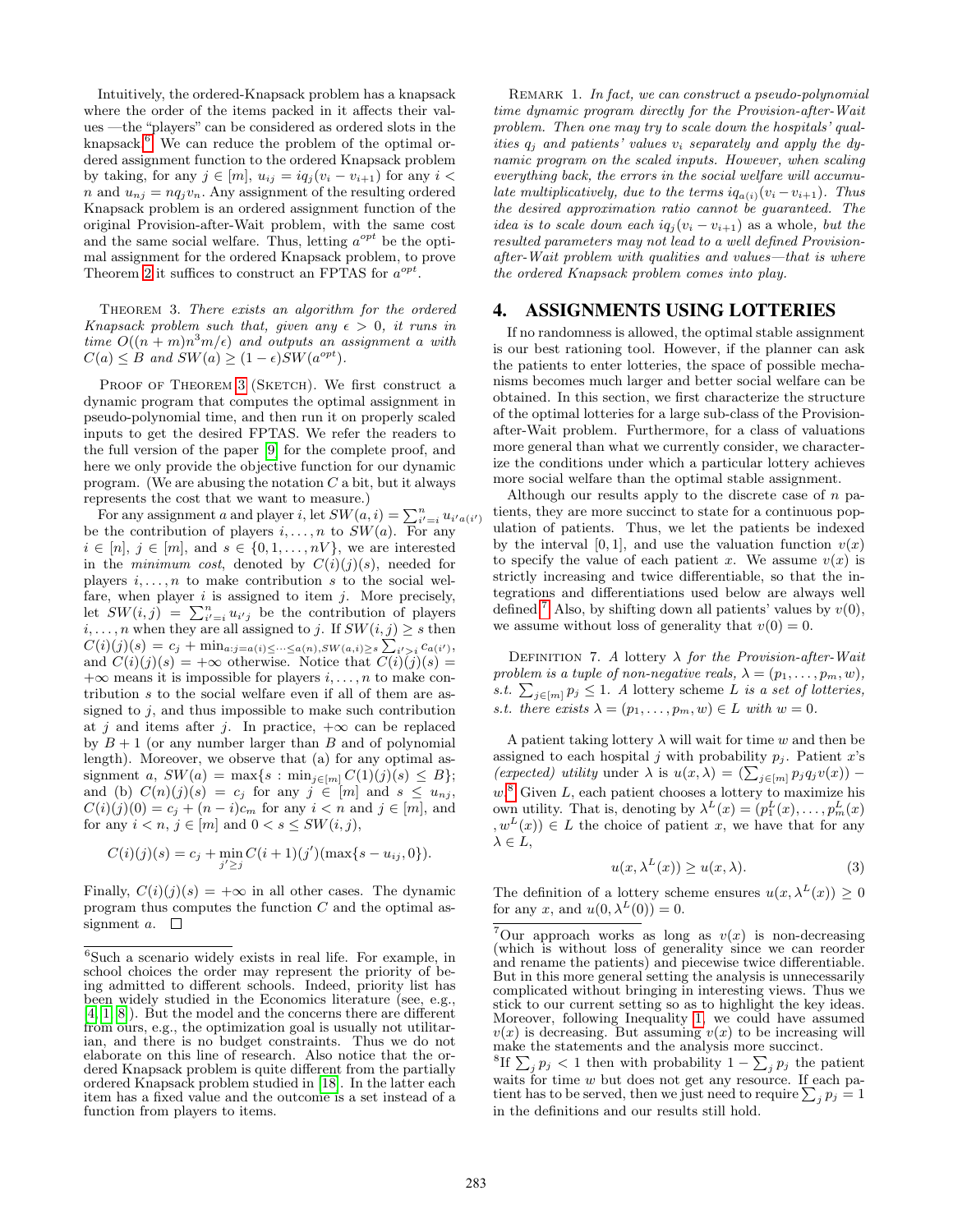Since for any two lotteries  $\lambda_1, \lambda_2 \in L$ , any convex combination  $\alpha \lambda_1 + (1 - \alpha) \lambda_2$  can be realized by a patient choosing  $\lambda_1$  with probability  $\alpha$  and  $\lambda_2$  with probability  $1-\alpha$ , without loss of generality we assume that  $L$  is convex. Accordingly, the patients' choices are on the boundary of L.

Since the patients are infinitesimal, each hospital  $j$ 's cost  $c_j$  denotes the cost for serving 1 unit of the population at j, and the *(expected)* cost of L is  $C(L) = \int_0^1 \sum_{j \in [m]} p_j^L(x) c_j dx$ . L is budget feasible if  $C(L) \leq B$ . The (expected) social welfare of L is  $SW(L) = \int_0^1 u(x, \lambda^L(x))dx$ . We denote by  $L^{opt}$ the optimal lottery scheme:

$$
L^{opt} \in \mathop{\mathrm{argmax}}_{L \text{ is budget feasible}} SW(L).
$$

For each  $x \in [0,1]$ , we denote by  $\lambda^{opt}(x) = (p_1^{opt}(x), \ldots,$  $p_m^{opt}(x), w^{opt}(x)$  the choice of patient x under  $L^{opt}$ .

A stable assignment  $A = (a, w)$  is defined as before, except a is now a function on  $[0, 1]$ . It is easy to see that A is equivalent to a lottery scheme  $L$  which is the convex hull of a set of lotteries  $\{\lambda_1, \ldots, \lambda_m\}$ : for each  $j \in [m]$ ,  $\lambda_j =$  $(p_1,\ldots,p_m,w_j), p_j=1 \text{ and } p_{j'}=0 \text{ for any } j'\neq j.$  Given L, each patient x chooses  $\lambda_{a(x)}$ , which corresponds to being assigned to  $a(x)$  with probability 1 after waiting  $w_{a(x)}$ . Thus we have  $SW(L^{opt}) \geq SW(A^{opt})$ , where  $A^{opt}$  is the optimal stable assignment.

Besides stable assignments, another class of lottery schemes is of particular interest: those with waiting time 0. Such a lottery scheme L reduces to a single lottery  $(p_1, \ldots, p_m, 0)$ whose expected quality  $\sum_{j \in [m]} p_j q_j$  is the maximum in L, since this lottery maximizes all patients' utilities over L. We call a lottery scheme of this form a randomized assignment, formally defined below.

DEFINITION 8. A randomized assignment  $R$  is a tuple of non-negative reals,  $R = (p_1, \ldots, p_m)$ , s.t.  $\sum_{j \in [m]} p_j \leq 1$ .

According to  $R$ , each patient is assigned to each hospital  $j$ with probability  $p_i$  and waiting time 0. The expected social welfare of R is  $SW(R) = \int_0^1 \sum_{j \in [m]} p_j q_j v(x) dx$ , and the expected cost is  $C(R) = \sum_{j \in [m]} p_j c_j$ . We denote by  $R^{opt}$  the optimal randomized assignment, that is,  $R^{opt} \in$  $\lim_{R \to \infty}$  is budget feasible  $SW(R)$ . As a randomized assignment is a special lottery scheme,  $SW(L^{opt}) \geq SW(R^{opt})$ .

Notice that a lottery scheme is "stable in expectation", since a patient chooses a lottery that maximizes his expected utility. This is also true for a randomized assignment, since there is only one lottery to choose from. But a lottery scheme may not be "ex-post stable": the realized assignment may not maximize a patient's utility among all hospitals.

## <span id="page-6-1"></span>4.1 Optimal Lottery Schemes

The structure of the optimal lottery scheme is hard to characterize in general, but as we show in the following theorem, for a large sub-class of the problem, the optimal randomized assignment is optimal among all lottery schemes.

<span id="page-6-0"></span>THEOREM 4. For any  $v(x)$  such that  $(1-x)v'(x)$  is nonincreasing,  $SW(R^{opt}) = SW(L^{opt})$ .

PROOF OF THEOREM [4](#page-6-0) (SKETCH). To show Theorem [4,](#page-6-0) we rely on the facts (as shown in the full version [\[9\]](#page-8-6)) that (a) for any lottery scheme L, the function  $\sum_{j \in [m]} p_j^L(x) q_j$  is non-decreasing, and (b) for any lottery scheme  $L$  and any patient  $x \in [0, 1], u(x, \lambda^L(x)) = \int_0^{v(x)} \sum_{j \in [m]} q_j p_j^L(\hat{v}) d\hat{v}.$ 

Since  $SW(L^{opt}) \geq SW(R^{opt})$  by definition, we only need to show that  $SW(R^{opt}) \geq SW(L^{opt})$ . To show this, we first define, for any budget feasible lottery scheme  $L, R =$  $(p_1, \ldots, p_m)$  to be the randomized assignment where for any  $j \in [m], p_j = \int_0^1 p_j^L(x) dx$ . That is, each  $p_j$  is the average of  $p_j^L(x)$  over [0,1]. Letting  $L = L^{opt}$ , (a) and (b) imply  $SW(R) \geq SW(L^{opt})$ . Thus  $SW(R^{opt}) \geq SW(L^{opt})$ .

The following shows that the class of valuation functions satisfying Theorem [4](#page-6-0) is very broad: in particular it includes all concave valuation functions.

COROLLARY 1. For any concave valuation function  $v(x)$ ,  $SW(R^{opt}) = SW(L^{opt}).$ 

PROOF. Letting  $g(x) = (1-x)v'(x)$ , we have  $g'(x) =$  $-v'(x) + (1-x)v''(x)$ . Since  $v(x)$  is concave,  $v''(x) \leq 0$ . Since  $v'(x) > 0$  and  $x \in [0,1]$ , we have  $g'(x) \leq 0$ . Thus  $g(x)$ is non-increasing.  $\square$ 

Clearly, Theorem [4](#page-6-0) applies to many other valuation functions that are not concave. For example, letting  $v(x) =$  $e^x - 1$ , we have  $(1 - x)v'(x) = (1 - x)e^x$ , which is nonincreasing on [0, 1]. Thus the optimal randomized assignment is optimal among all lottery schemes in this case.

#### *Theorem [4](#page-6-0) in Terms of Monotone Hazard Rate.*

Interestingly, the condition in Theorem [4](#page-6-0) has a very natural interpretation from another viewpoint. Consider an assignment problem where there is a single patient and multiple hospitals. The planner's budget is lower than the cost of the patient's favorite hospital, thus he cannot simply be assigned there with probability 1. There is a distribution  $D$  from which the patient's value is drawn: his type is uniformly distributed over [0, 1] and his value at type x is  $v(x)$ . Letting  $y = v(x)$ , it is easy to see that for any value  $v_0$ and  $x_0 = v^{-1}(v_0)$ , the cumulative distribution function is  $F(v_0) = Pr[y \le v_0] = Pr[v^{-1}(y) \le x_0] = x_0 = v^{-1}(v_0)$ , and the probability density function is  $f(v_0) = F'(v_0) = \frac{1}{v'(x_0)}$ . Accordingly,  $(1-x_0)v'(x_0) = \frac{1-F(v_0)}{f(v_0)} = \frac{1}{h(v_0)}$ , where  $h(v) \triangleq$  $\frac{f(v)}{1-F(v)}$  is the hazard rate of D. Recall that a distribution has monotone hazard rate (MHR) if  $h$  is non-decreasing. Thus  $(1-x)v'(x)$  is non-increasing if and only if D has MHR, and we immediately have the following.

COROLLARY 2. For any value distribution D that has MHR,  $SW(R^{opt}) = SW(L^{opt}).$ 

## <span id="page-6-2"></span>4.2 Important Properties of the Optimal Randomized Assignment

In this subsection, we further discuss several interesting properties of the optimal randomized assignment.

#### *Computability.*

In general Provision-after-Wait problems, there may not be an efficient algorithm for finding an optimal lottery scheme. But the optimal randomized assignment is always defined by the following linear program.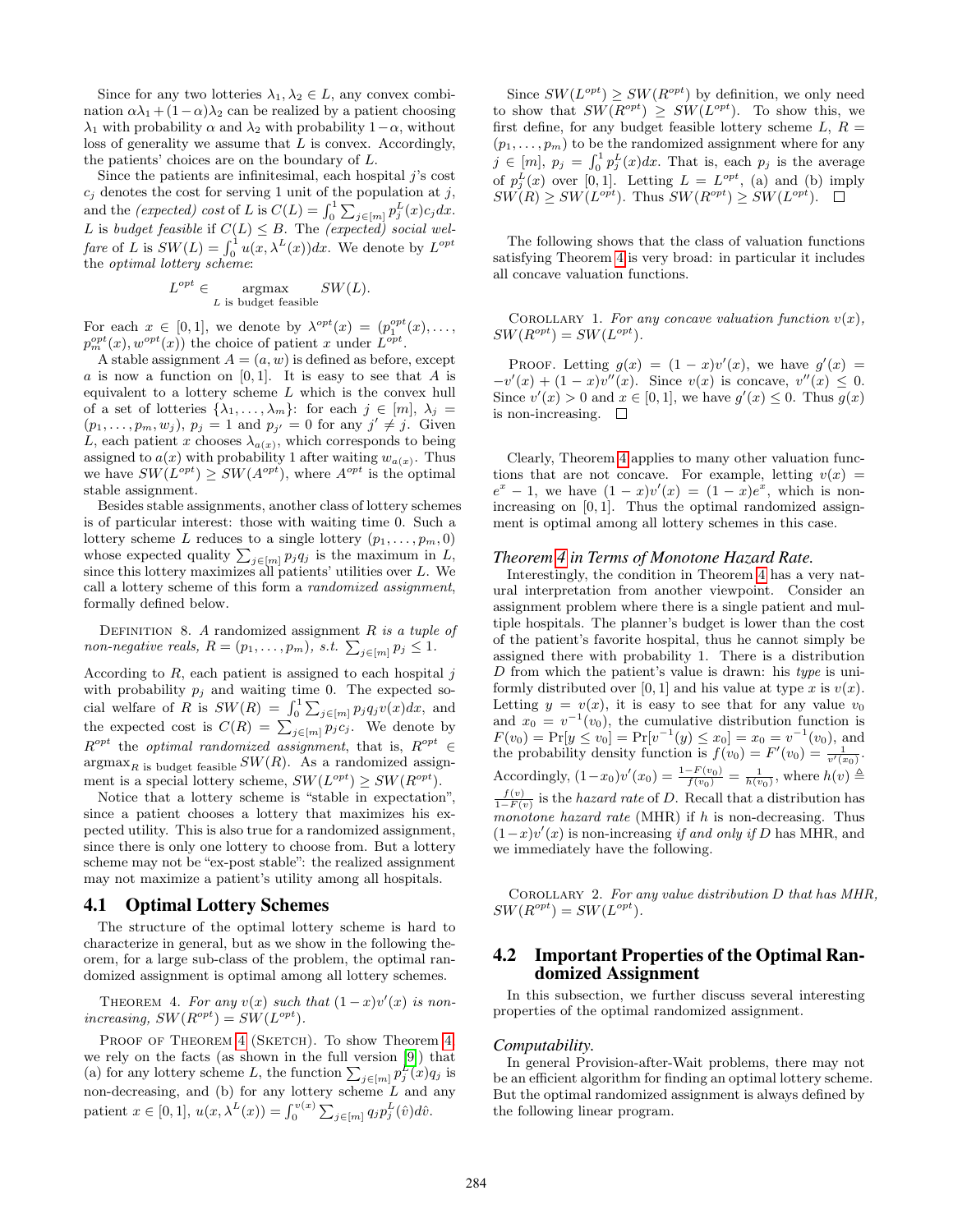$$
\max_{p_1, \dots, p_m} \sum_{j \in [m]} p_j q_j \int_0^1 v(x) dx
$$
\ns.t.  $p_j \ge 0 \ \forall j \in [m],$   
\n
$$
\sum_{j \in [m]} p_j \le 1,
$$
  
\n
$$
\sum_{j \in [m]} p_j c_j \le B.
$$

Since the integral  $\int_0^1 v(x)dx$  is a constant in the linear program, the linear program can be solved in polynomial time. Of course, we need the value of  $\int_0^1 v(x)dx$  so as to compute  $SW(R^{opt})$ . If  $\int_0^1 v(x)dx$  has a closed form and can be computed in polynomial time, then  $SW(R^{opt})$  can be computed in polynomial time. Otherwise, by computing  $\int_0^1 v(x)dx$  numerically,  $SW(R^{opt})$  can also be computed numerically.

## *Ex-post Budget feasibility.*

A lottery scheme in general only satisfies the budget constraint in expectation, and it is possible that under some realization of the lotteries the total cost is much higher than the budget. Yet, given a randomized assignment  $R =$  $(p_1, \ldots, p_m)$ , the planner can first choose an ordering of the patients uniformly at random, and then assign the first  $p_1$ fraction of them to hospital 1, the next  $p_2$  fraction to hospital 2, and so on. By doing so, each patient is assigned to the hospitals according to the correct distribution  $(p_1, \ldots, p_m)$ , thus the expected social welfare equals  $SW(R)$ . While in any realized assignment the total cost is  $\sum_{j \in [m]} p_j c_j$ , exactly the expected cost of the randomized assignment, and thus the budget constraint is satisfied with probability 1.[9](#page-7-2)

## *Advantage in Generating Social Welfare.*

When Theorem [4](#page-6-0) applies, not only the social welfare of the optimal randomized assignment is no less that of the optimal stable assignment, but the ratio between them can be arbitrarily large, since in the latter a lot of social welfare may be burnt by letting the patients wait. As an example, consider the case where  $v(x) = v_0$  is a positive constant,  $q_1 = \epsilon \ll 1, 1 \ll q_2 < \cdots < q_m, B \gg 1, c_1 = 1, c_2 = \cdots =$  $c_m = \frac{B-\epsilon}{1-\epsilon}$ . It is easy to see that one particular optimal stable assignment is to assign all patients to hospital 1 with waiting time 0, where the social welfare is  $q_1 \hat{f}_0^1 v(x) dx =$  $\epsilon v_0$  (assigning some patients to better hospitals won't help, since all patients must have the same utility anyway). While there is a randomized assignment that assigns each patient to hospital m with probability  $1 - \epsilon$  and to hospital 1 with probability  $\epsilon$ , resulting in total cost  $(1 - \epsilon)c_m + \epsilon c_1 = B$ and social welfare  $((1 - \epsilon)q_m + \epsilon q_1) \int_0^1 v(x) dx = ((1 - \epsilon)q_m +$  $\epsilon^2$ ) $v_0 \ge (1 - \epsilon)v_0 \gg \epsilon v_0$ . To make  $v(x)$  strictly increasing, just take  $v(x) = \alpha x$  with some arbitrarily small  $\alpha > 0$ : the analysis is essentially the same as when  $v(x)$  is a constant.

## <span id="page-7-1"></span>4.3 Randomized v.s. Stable Assignments

Finally, we extend our approach to settings where the patients' values are not proportional to the hospitals' qualities, but there are still orders among the hospitals and the patients. More precisely, for each  $j \in [m]$ , let function  $v_j(x)$ be the value that patient  $x \in [0, 1]$  receives when assigned to hospital *j*. Again by shifting each function  $v_i(x)$  down by  $v_i(0)$ , we assume without loss of generality that  $v_i(0) = 0$ for each j. We consider the cases where each  $v_i(x)$  is strictly increasing and  $v_1(x) \le v_2(x) \le \cdots \le v_m(x)$  for each x.

As will become clear in the analysis, the key factors affecting the social welfare are not the patients' values, but the differences among each patient's values at different hospitals. Accordingly, for each  $j \in [m]$ , letting  $f_j(x)$  be a function on [0, 1] that is strictly increasing, twice differentiable and  $f_j(0) = 0,$ <sup>[10](#page-7-3)</sup> we consider the patients' values such that  $v_j(x) = \sum_{k=1}^j f_k(x)$  for any  $x \in [0,1]$ . Notice this setting includes that of Section [4.1](#page-6-1) as a special case: after renaming the hospitals s.t.  $q_1 \leq q_2 \leq \cdots \leq q_m$ , take  $f_1(x) = q_1v(x)$ and  $f_j(x) = (q_j - q_{j-1})v(x) \,\forall j > 1.$ 

In this more general setting, it is unclear how to compare the optimal lottery scheme and the optimal randomized assignment, but we have the following.

<span id="page-7-0"></span>THEOREM 5. If  $(1-x)f'_{j}(x)$  is non-increasing for every  $j \in [m]$ , then  $SW(R^{opt}) \ge SW(A^{opt})$ .

PROOF OF THEOREM [5](#page-7-0) (SKETCH). The proof uses related but different ideas from those for Theorem [4.](#page-6-0) We only present a key claim here.

<span id="page-7-4"></span>CLAIM 1. For any stable assignment  $A = (a, w)$ , there exists  $x_0, \dots, x_m$  with  $0 = x_0 \le x_1 \le x_2 \le \dots \le x_{m-1} \le$  $x_m = 1$ , s.t. for any  $j \in [m]$  and  $x \in (x_{j-1}, x_j)$ ,  $a(x) = j$ .

Moreover, if A is optimal with respect to a, then  $w_1 = 0$ and for any j > 1,  $w_j = v_j(x_{j-1}) - v_{j-1}(x_{j-1}) + w_{j-1} =$  $f_j(x_{j-1}) + w_{j-1} = \cdots = \sum_{k=1}^j f_k(x_{k-1}).$ 

Let  $A = (a, w)$  be a stable assignment that is budget feasible and optimal with respect to a, and  $x_0, \ldots, x_m$  as specified in Claim [1.](#page-7-4) Defining the randomized assignment  $R = (p_1, \ldots, p_m)$  where  $p_j = x_j - x_{j-1}$  for each  $j \in [m]$  and comparing  $SW(R)$  and  $SW(A)$  will prove our theorem.  $\square$ 

COROLLARY 3. If  $f_j(x)$  is concave for every  $j \in [m]$ , then  $SW(R^{opt}) \geq SW(A^{opt}).$ 

Again,  $R^{opt}$  can be computed by a linear program, and when the conditions in Theorem [5](#page-7-0) hold the ratio between  $SW(R^{opt})$  and  $SW(A^{opt})$  can be arbitrarily large. When the conditions do not hold, the relation between randomized assignments and stable assignments depend on the budget and the hospitals' costs, as shown in the full version [\[9\]](#page-8-6). As a future direction, it would be interesting to not only characterize the conditions under which the optimal stable assignment does better, but also quantify the ratio or difference between the social welfare of the two. Moreover, it is easy to see the FPTAS in Section [3.2](#page-4-1) can be generalized to the setting of Section [4.3](#page-7-1) with discrete patients. Finally, the conditions in Theorem [5](#page-7-0) can also be interpreted in terms of MHR in the corresponding single-player Bayesian assignment problem.

## Acknowledgments

We thank several anonymous reviewers for their comments.

<span id="page-7-2"></span><sup>9</sup>How to implement lotteries so that the desired constraints are satisfied ex-post is an important research topic in the Economics literature, see, e.g., [\[8\]](#page-8-19).

<span id="page-7-3"></span><sup>&</sup>lt;sup>10</sup>Again, our approach works as long as each  $f_j(x)$  is nondecreasing and piecewise differentiable.